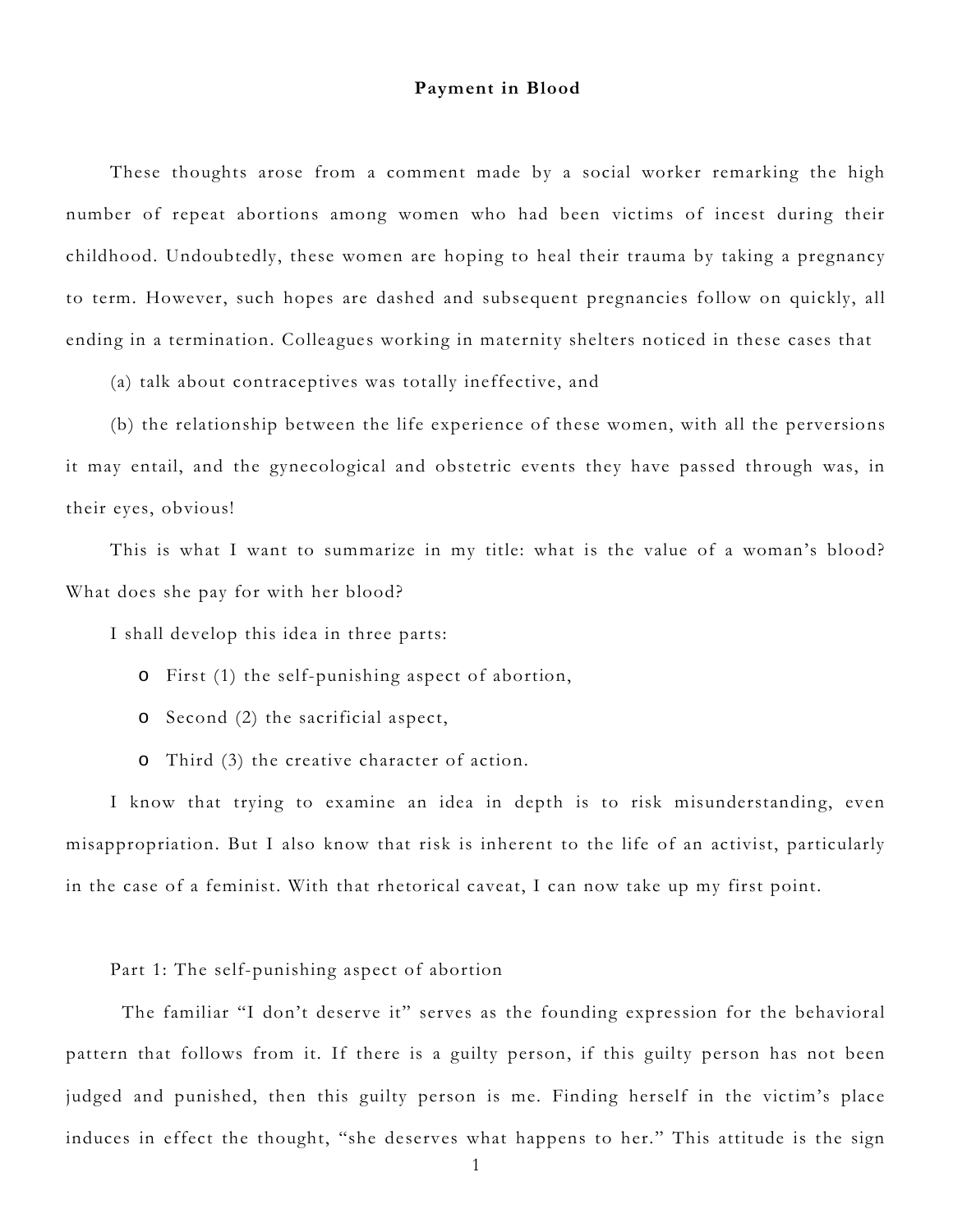of a far more widespread problem that must be considered in its entirety. Any woman, even those who have not been traumatized, have an aspiration in becoming pregnant: that of leaving their position of daughter to take that of mother. In this act, there is a certain effrontery, a symbolic violence done to her mother. Of course, it could also be the mother's responsibility for not having known how to authorize or for not authorizing the process of transmission between generations. In this case, the daughter has to pay twice:

a) on the one hand, because she does not feel authorized, all the more so inasmuch as, deep down, she wants to take the mother's place.

b) on the other hand, because in fact this submission revolts her and her anger doubles her sense of guilt.

In my practice, it seems to me that, most often, it's not so much the mother's fault but rather the daughter's weakness. And, if we focus on her weakness, it seems to me that its cause is a flaw in the cultural milieu, which can be observed in two different forms:

• either the culture is unrefined; or

• there is a loss of cultural bearings.

The diminution or loss of ritual practices, resulting from their maladaptation to the modern world, could be one cause. Two types of rituals, particularly representative of women's reproductive life, strike me as important here:

• those concerning the first appearance of menstruation, which announce that pregnancy is now possible;

• those concerning marriage which, at a given age and before a community defined either by the couple or by the two families, recognize a potential maternity and paternity.

Contemporary society must take up the challenge posed by the acceleration of history, which is causing traditions to decline and, consequently, symbolic rites to recede.

In principle, education's role is to coordinate the biological moments when pregnancy is possible and those when a child is desired. In this respect, abortion can compensate in a

2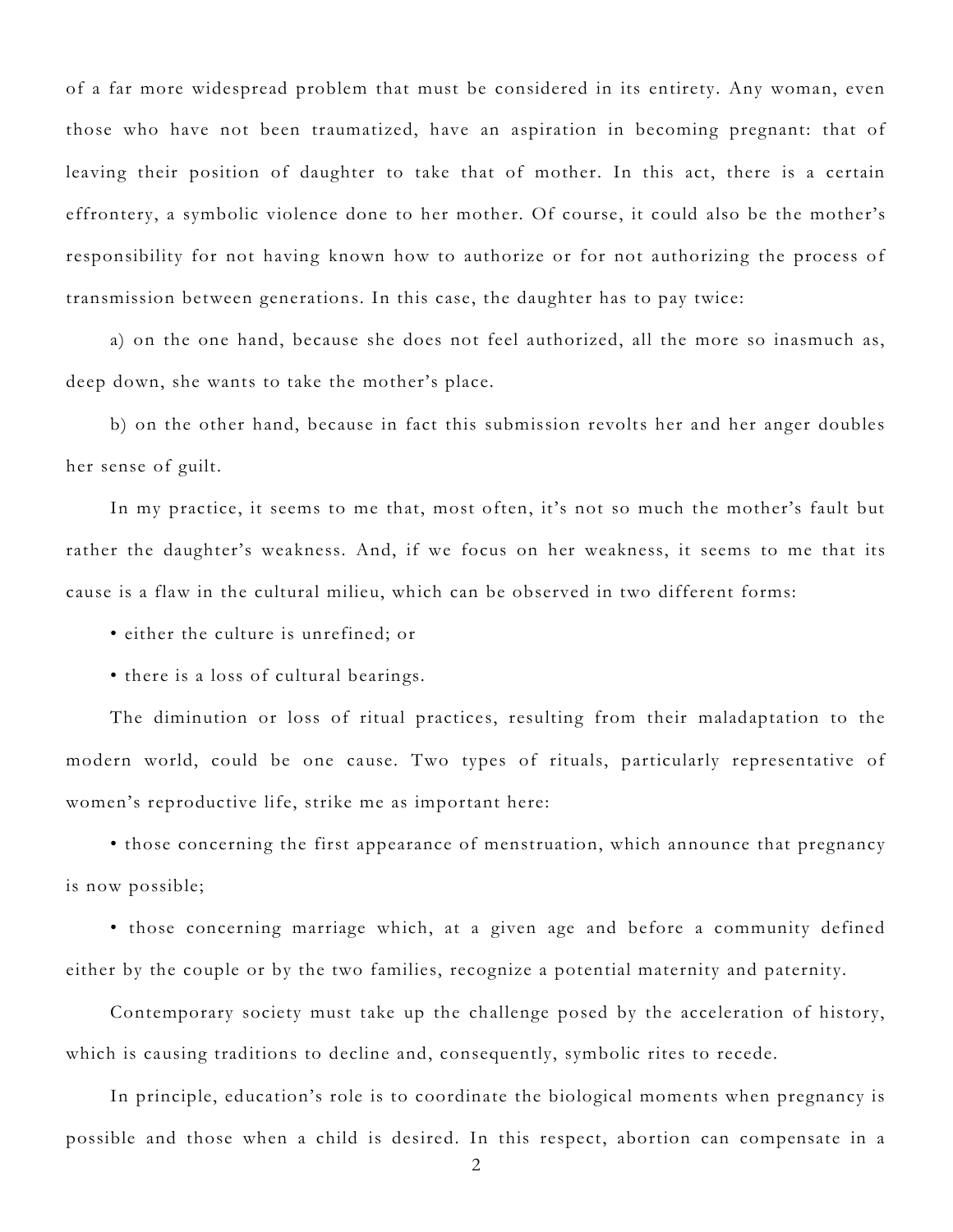primitive manner for a lack of maturity and therefore be a necessary violence that has a beneficial effect. But if abortion is a violent action that a woman does to herself, then it belongs to the category of sacrificial violence.

## Part 2: The sacrificial aspect

We must distinguish between punishment (which consists of repairing a wrong committed) and sacrifice, which requires a different kind of exchange. In the latter case, it is the logic of human sacrifice that prevails. A woman may sacrifice her pregnancy in order to pay back the debt owed by that part of herself that remains in the shadow, the part that she cannot admit and therefore cannot affirm. This notion of sacrifice is, of course, not specific to abortion. As a midwife, countless times I have observed that the relationship between the mother and her oldest child provides the opportunity to solve problems, thereby smoothing the experience of having a second child. These difficulties affect the pregnancy, the childbirth, and breast-feeding, with the attendant disturbance of sleep. It entails the sacrificial payment of a debt contracted through the free gift of the ability to give birth. That gift is considered undeserved and using it is to do violence to the established family and/or community order.

It would appear that many women feel unworthy of the freely given ability to have children. This denotes a lack of self-confidence, a sort of inability to assume their own abilities. Isn't this difficulty in accepting a free gift really a fear of gratuity, that is, the fear of freedom?

It's difficult for humans to accept a free gift, yet a child is the free gift par excellence. It seems to me that the notion of liberty is at the heart of all procreative processes, whatever their outcomes. I should also point out the importance of all phenomena during pregnancy that go to make up identities and personalities. Our very character expresses the possibility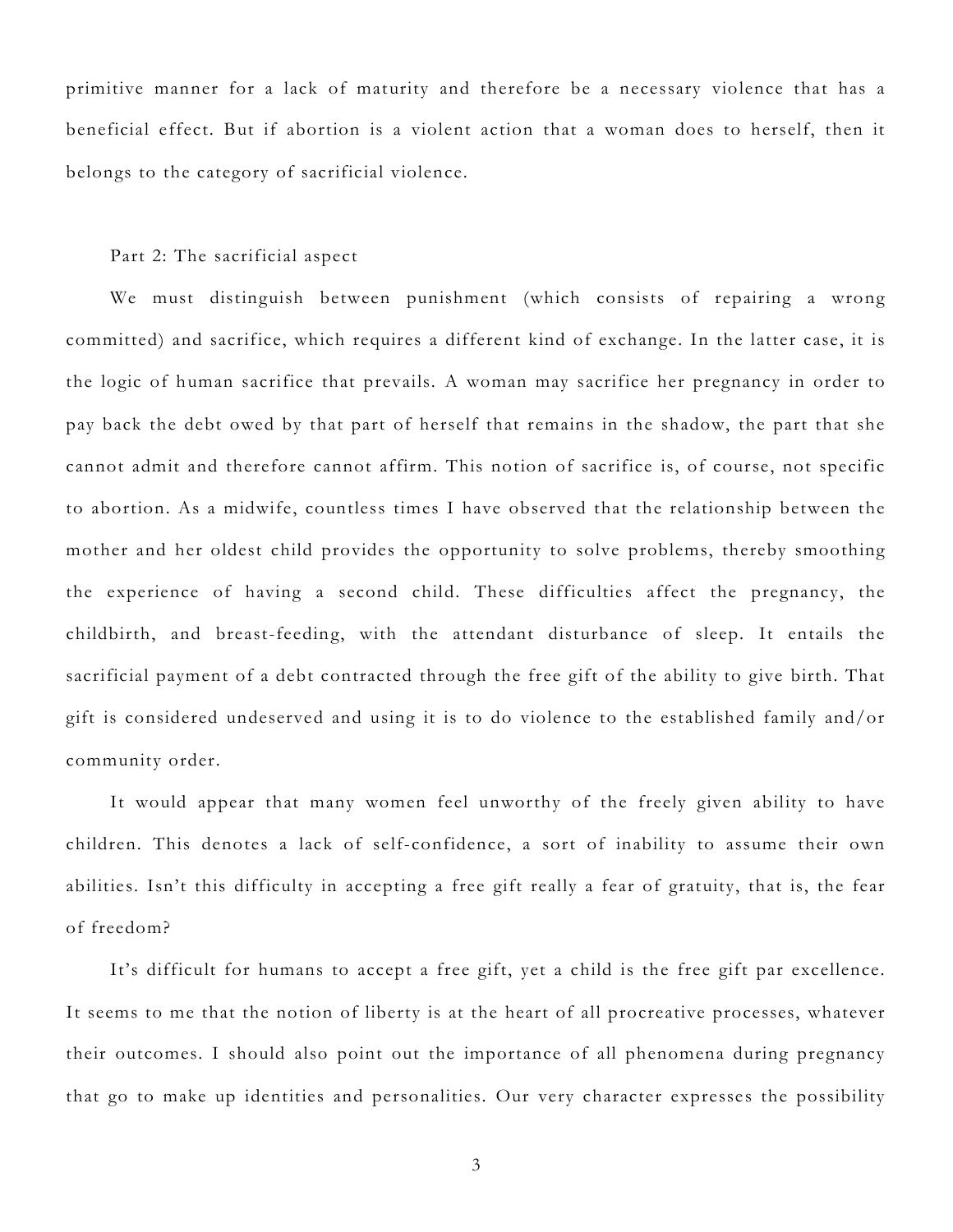of freedom in our relation to others. Isn't arrogance, for example, the exterior sign of an internal shyness? As such, it expresses a defect in interpersonal relations.

## Part 3: The creative character of action

At the point of decision, there is a commitment that reveals to the subject the truth about him/herself. You cannot really know what you are until you act. That is the way desire realizes itself. For this reason, in my view, accepting as well as refusing a pregnancy constitute two equivalent exercises of liberty. In the desire to abort, there is an aspiration for deliverance from manifold guilt, and consequently a fully responsible exercise of freedom. According to Hegel, freedom is fulfilled in commitment on condition that the commitment is made freely. Hence, pregnancy termination and childbirth, in more ways than one, are a "delivery". You cannot decide once and for all, but only once at a time. It seems to me that the decision to abort is taken as long as the power of a woman's past is stronger than her faith in the future. At the same time, in the violence of its inscription in the present moment, an abortion is a pivotal moment in a woman's life when she can move from the past into the future. Through the commitment it implies, the act of having an abortion can work as the necessary payment for a "life debt" as Monique Bydlowski phrases it in the title of her book. In that moment, a woman may find liberation possible - why not even speak of accomplishment? Education takes precedence over contraception. How many times in my career as midwife have I seen women, three months after an abortion, subsequently become pregnant and successfully give birth? In my view, preventing abortions involves reinforcing family equilibrium more than treating the immediate causes. What is at stake is a woman's history, not simply the technology of contraception.

In sum, I would say that all these reasons lead me to conclude that a decision to abort belongs to the individual woman alone who feels she needs a termination. This is the exercise of a sort of tragic freedom that can then make way for other possibilities. It is only when a